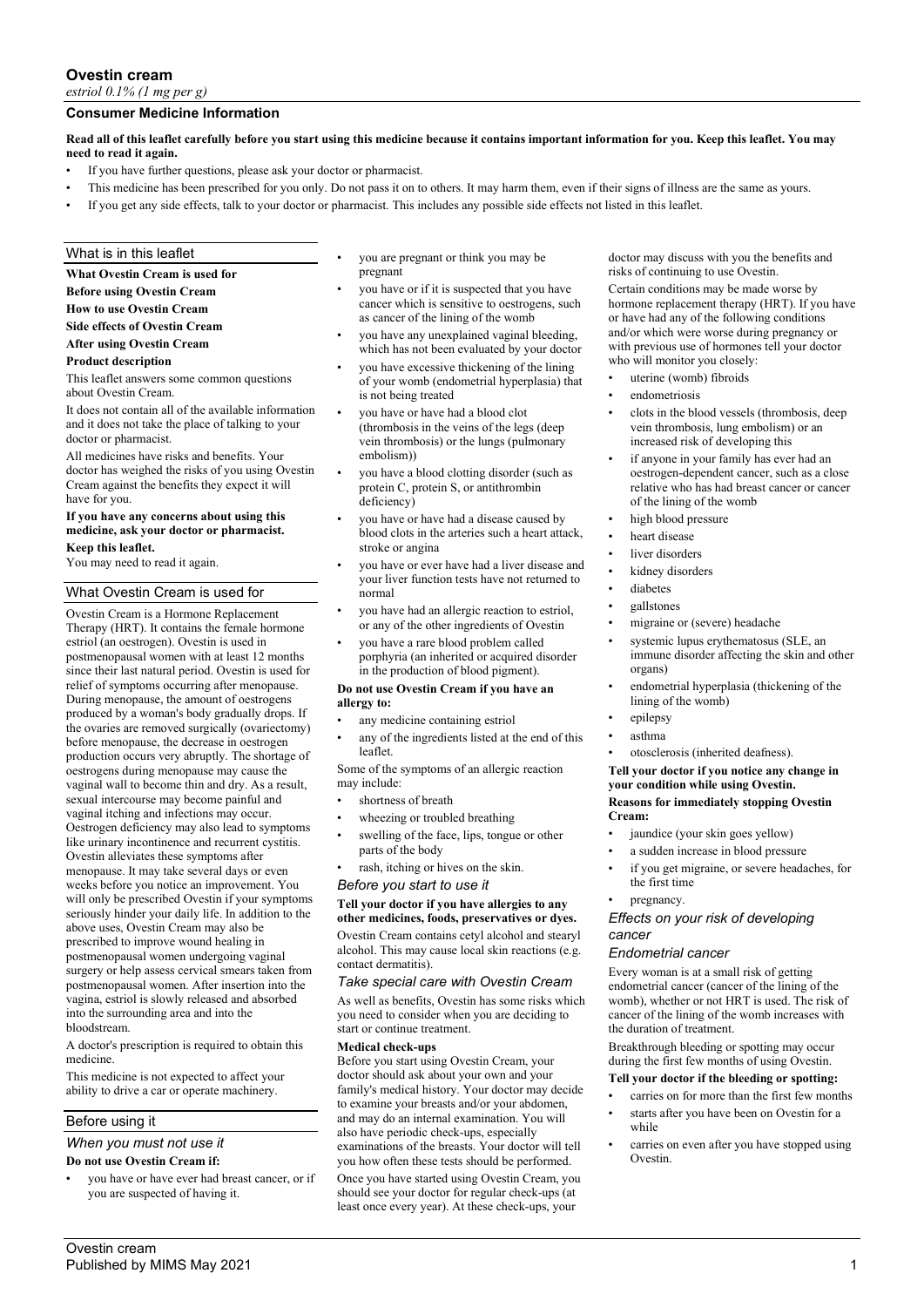### *Breast cancer*

Women who have breast cancer, or have had breast cancer in the past, should not use Ovestin **Cream** 

Taking oestrogen or oestrogen-progestogen combined HRT or Ovestin for several years slightly increases the risk of breast cancer. The risk increases with the duration of use and returns to normal within about five years after stopping HRT. Women using combined HRT have a slightly greater risk of developing breast cancer than women using oestrogen-only HRT.

It is not known whether Ovestin is associated with the same higher chance of having breast cancer diagnosed as other hormone replacement therapies.

Nevertheless, if you are concerned about the risk of breast cancer, discuss the risk compared to the benefits of treatment with your doctor.

Be sure to regularly check your breasts for any changes such as dimpling of the skin, changes in the nipple, or any lumps you can see or feel. *Ovarian Cancer*

Ovarian cancer (cancer of the ovaries) is very rare, but it is a serious condition. It can be difficult to diagnose, because there are often no obvious signs of the disease. Some studies have indicated that taking oestrogen-only HRT for more than 5 years may increase the risk of ovarian cancer. It is not yet known whether other kinds of HRT or Ovestin increase the risk in the same way.

### *Effects on your heart or circulation Blood clots (thrombosis)*

All women have a very small chance of having a blood clot in the veins of the leg, lungs or other parts of the body. Using some forms of HRT may slightly increase this small chance. It is unknown if Ovestin increases the risk in the same way.

These blood clots are not always serious, but if one travels to the lungs, it can cause chest pain, breathlessness, collapse or even death. This condition is called pulmonary embolism.

You are more likely to have a blood clot if:

- you are older
- you are pregnant or have recently had a baby
- you have had one or more miscarriages
- you use oestrogens
- you are seriously overweight
- you have had a blood clot before in the leg, lung or another organ
- blood clots run in your family
- you have any blood clotting problem that needs treatment with a medicine such as warfarin
- you have systemic lupus erythematosus (a disease of your immune system)
- you are unable to move for long periods, for example after a long illness or major operation
- vou have cancer.

If any of these apply to you, you should talk to your doctor about whether you should use Ovestin Cream.

#### **See a doctor as soon as possible and do not use any more Ovestin Cream if you get:**

- painful swelling in your leg
- sudden chest pain
- difficulty breathing,

These may be signs of a blood clot.

#### **Tell your doctor and your surgeon if you are to be hospitalized or undergo surgery.**

You may need to stop using Ovestin about 4-6 weeks before the operation, to reduce the risk of a blood clot. Your doctors will tell you when you can start using Ovestin again.

### *Stroke*

Recent research with one type of HRT (containing conjugated oestrogen plus the progestogen MPA) has shown a slight increase in the risk of having a stroke.

If you have symptoms that might indicate that you have a stroke (such as unexplained migrainetype headaches, with or without disturbed vision), see a doctor as soon as possible. Do not use any more Ovestin until your doctor says you can.

#### *Dementia*

It is not known if there is an increased risk of dementia when using Ovestin.

### **Tell your doctor if you are pregnant.** Ovestin should not be used.

**Tell your doctor if you are breast-feeding.** There is insufficient information on the use of

Ovestin Cream during breast-feeding. Small amounts of the active estriol can be excreted in the breast milk and milk production could also be reduced.

### *Taking other medicines*

**Tell your doctor or pharmacist if you are taking any other medicines, including any that you get without a prescription from your pharmacy, supermarket or health food shop.**

Other medicines may interfere with the effects of estriol, or estriol may affect other medicines. This might lead to irregular bleeding. These include:

- anticoagulants (medicines to stop blood clots);
- corticosteroid hormones (includes many antiasthmatic drugs);
- succinylcholine (medicine for muscle relaxation);
- theophyllines (medicine for asthma);
- medicines for epilepsy (such as barbiturates (phenobarbital), hydantoins (phenytoin) and carbamazepine);
- medicines for fungal or bacterial infections (such as griseofulvin, rifamycins (rifampicin, rifabutin); troleandomycin);
- medicines for viral infections (eg. nevirapine, efavirenz, ritonavir, nelfinavir, ombitasvir, paritaprevir);
- herbal preparations containing St John's Wort (Hypericum Perforatum).

### How to use it

#### *How much to use*

For vaginal complaints, the usual dosage is 1 application daily during the first weeks. Later on the dose is gradually decreased to, for instance, 1 application twice a week. Each dose of cream contains 0.5 mg estriol. However your doctor may well prescribe different quantities for other conditions.

Your doctor may ask you to stop using Ovestin every 2 to 3 months for 4 weeks to check the need for further treatment.

For vulvo-vaginal complaints associated with menopause:

- initially one dose of cream per day for 3 weeks
- later you may only need one dose of cream twice a week.

Before surgery:

• one dose of cream daily beginning 2 weeks before the operation.

When having a Pap smear your doctor may recommend a daily application of cream for 7 days.

### *How to apply the cream*

Use the applicator to apply the cream into the vagina.

It is a good idea to do this before retiring/going to sleep at night.

One application (applicator filled to the ring mark) contains 0.5 g of Ovestin cream, which contains 0.5 mg estriol.

### **Do not completely fill the whole applicator.**

- 1. Remove cap from the tube, invert it, and use the sharp point to open the tube.
- Screw the end of the applicator onto the tube. Make sure the plunger is fully inserted into the barrel.



3. Squeeze the tube slowly to fill the applicator to the ring-mark (where the plunger stops).



- Unscrew the applicator from the tube and put the cap on the tube.
- 5. To apply the cream, lie down, insert the applicator deep into the vagina.
- 6. Slowly push the plunger all the way in until the applicator is empty.



- 7. After use, pull the plunger out of the barrel beyond the point of resistance and wash both parts in warm, soapy water. Do not use detergents. Rinse well and dry afterwards. **Do NOT put the applicator in hot or boiling water.**
- 8. The applicator can be re-assembled by fully inserting the plunger into the barrel beyond the point where resistance is felt. **Discard the applicator once the tube is empty.**

### *If you forget to use it*

If you forget a dose, use it as soon as you remember. But if you remember your missed dose at the time of your next dose, do not use an extra dose.